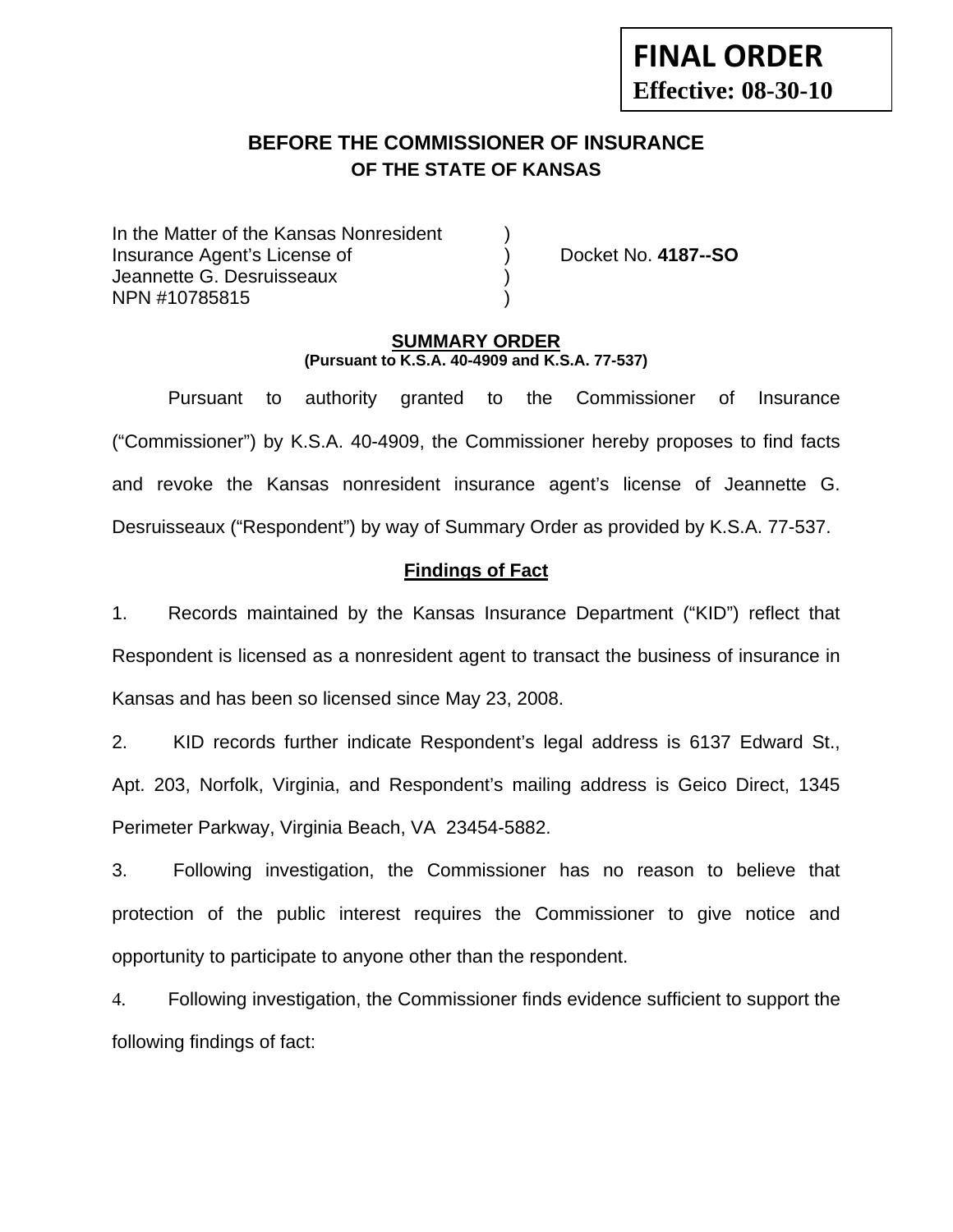5. Respondent was previously licensed as a resident insurance agent in the state of Virginia, and that license was revoked in November 2009.

6. Respondent was previously licensed as a nonresident agent in South Dakota, Indiana, Kentucky, Michigan, Idaho, Maryland, West Virginia, and Alaska, and each of those licenses has been revoked or nonrenewed.

7. Respondent did not report any of these actions to the Kansas Insurance

Department within 30 days as required by K.A.R. § 40-7-9(a) and has not reported them to date.

8. By letter of July 14, 2010, counsel for KID wrote to Respondent at her mailing address of record and invited Respondent to reply within 15 business days if she disputed the above.

9. To date, the letter has not been returned and Respondent has not replied.

## **Applicable Law**

10. K.S.A. 40-4909(a) provides, in relevant part:

"The commissioner may deny, suspend, revoke or refuse renewal of any license issued under this act if the commissioner finds that the applicant or license holder has. . .(2) Violated: (A) Any provision of chapter 40 of the Kansas Statutes Annotated, and amendments thereto, or any rule and regulation promulgated thereunder; . . . ." K.S.A. 40-4909(a).

11. "Unless denied licensure pursuant to K.S.A. 2009 Supp. 40-4909, and amendments thereto, a nonresident person shall receive a nonresident agent license if . . . Such person is currently licensed as a resident and in good standing in such person's home state. . . ." K.S.A. 40-4906(a)(1).

12. In addition, the Commissioner may revoke any license issued under the Insurance Agents Licensing Act if the Commissioner finds that the interests of the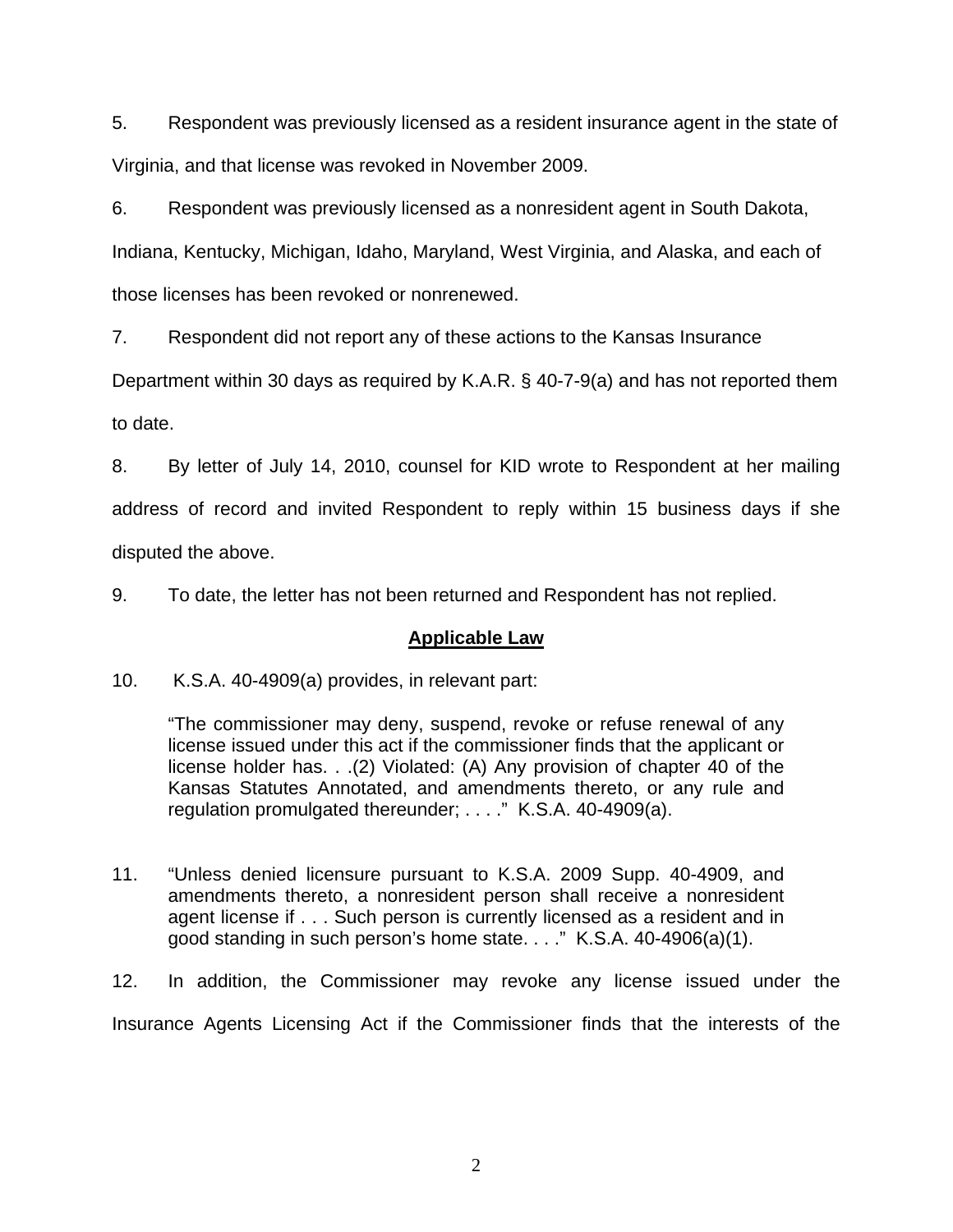insurer or the insurable interests of the public are not properly served under such license. K.S.A. 40-4909(b).

#### **Conclusions of Law**

13. The Commissioner has jurisdiction over Respondent as well as the subject matter of this proceeding, and such proceeding is held in the public interest.

14. The Commissioner finds, based on the facts contained in paragraph 5, that Respondent's license may be revoked pursuant to K.S.A. 40-4906(a) because Respondent is no longer licensed in her home state and, thus, no longer qualified to hold a reciprocal license.

15. The Commissioner finds, based on the facts contained in paragraphs 5, 6, and 7, that Respondent's license may be revoked, pursuant to K.S.A. 40-4909(a)(2)(A), because Respondent has violated a provision of the chapter 40 of the Kansas Statutes Annotated by failing to report nine disciplinary actions to the Commissioner.

16. Based on the foregoing findings, the Commissioner concludes that sufficient grounds exist for the revocation of Respondent's insurance agent's license pursuant to K.S.A. 40-4909(a).

17. The Commissioner further concludes Respondent's license may be revoked pursuant to K.S.A. 40-4909(b) because such license is not properly serving the interests of the insurer and the insurable interests of the public.

18. Based on the facts and circumstances set forth herein, it appears that the use of summary proceedings in this matter is appropriate, in accordance with the provisions set forth in K.S.A. 77-537(a), in that the use of summary proceedings does not violate any provision of the law, the protection of the public interest does not require the KID to

3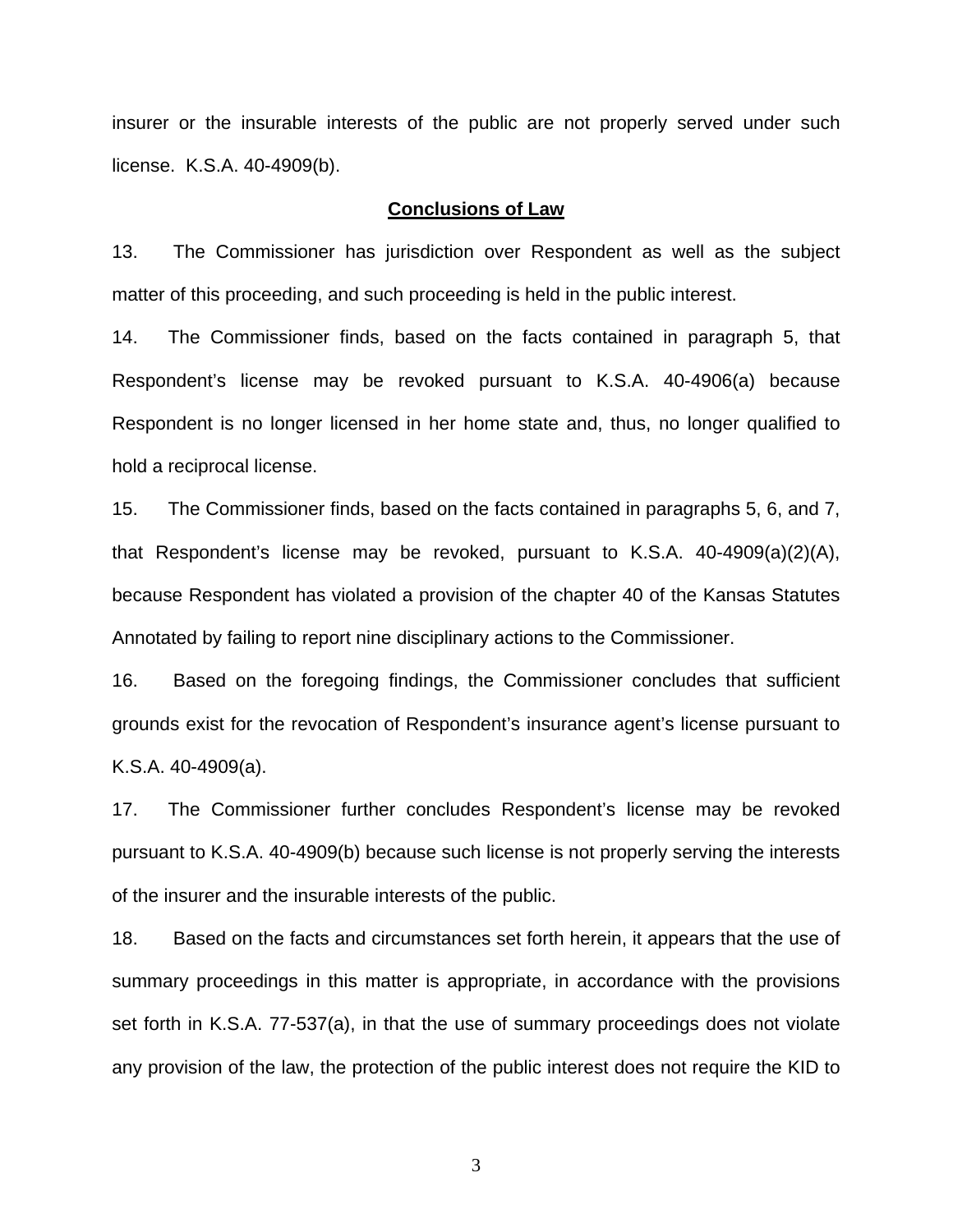give notice and opportunity to participate to persons other than Respondent, and after investigation, KID believes in good faith that the allegations will be supported to the applicable standard of proof.

 **IT IS THEREFORE ORDERED BY THE COMMISSIONER OF INSURANCE THAT** the Kansas nonresident insurance agent's license of **JEANNETTE G. DESRUISSEAUX** is hereby **REVOKED. It is further ordered,** that **JEANNETTE G. DESRUISSEAUX** shall **CEASE and DESIST** from the sale, solicitation, or negotiation of insurance and/or receiving compensation deriving from the sale, solicitation, or negotiation of insurance conducted on and after the effective date of this order.

### IT IS SO ORDERED THIS 11th DAY OF AUGUST 2010, IN THE CITY OF **TOPEKA, COUNTY OF SHAWNEE, STATE OF KANSAS.**



 \_/s/ Sandy Praeger\_\_\_\_\_\_\_\_\_\_\_\_\_\_\_\_ Sandy Praeger Commissioner of Insurance

 \_/s/ John W. Campbell\_\_\_\_\_\_\_\_\_\_\_\_\_ John W. Campbell General Counsel

## **NOTICE OF RIGHTS TO HEARING AND REVIEW**

**Within fifteen (15) days of the date of service of this Summary Order,** 

**Respondent** may submit a written request for a hearing pursuant to K.S.A. 77-537 and

K.S.A. 77-542. Any request for a hearing should be addressed to the following:

 John W. Campbell, General Counsel Kansas Insurance Department